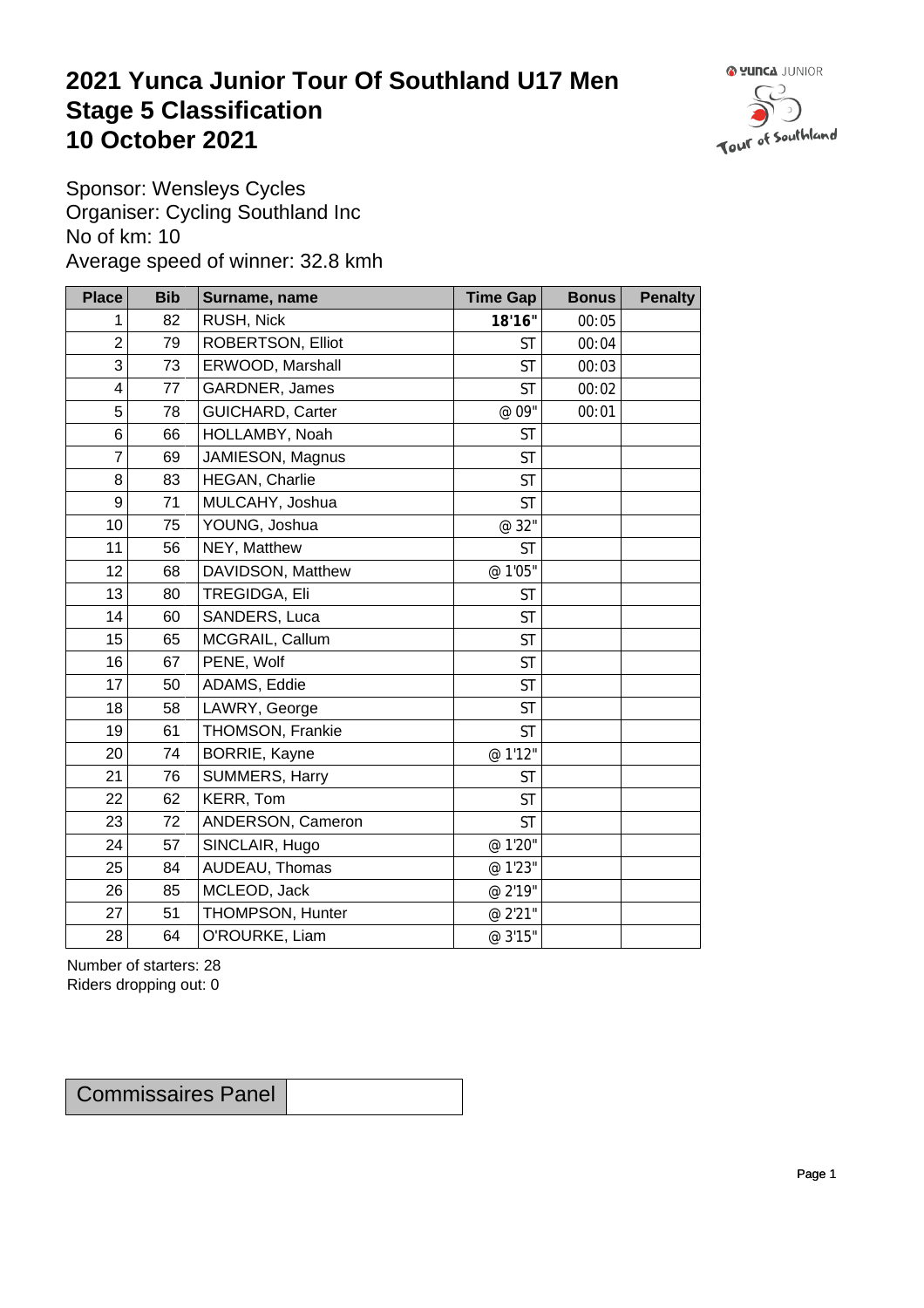## **2021 Yunca Junior Tour Of Southland U17 Men General Classification (Stage 5)**<br>10 October 2021 **10 October 2021**



Organiser: Cycling Southland Inc

| <b>Place</b>            | <b>Bib</b> | Surname, name            | <b>Time Gap</b> |
|-------------------------|------------|--------------------------|-----------------|
| 1                       | 73         | ERWOOD, Marshall         | 3h16'32"        |
| $\overline{c}$          | 77         | GARDNER, James           | @ 02"           |
| 3                       | 79         | <b>ROBERTSON, Elliot</b> | @ 07"           |
| $\overline{\mathbf{4}}$ | 78         | <b>GUICHARD, Carter</b>  | @ 26"           |
| 5                       | 83         | HEGAN, Charlie           | @ 28"           |
| 6                       | 66         | HOLLAMBY, Noah           | @ 58"           |
| $\overline{7}$          | 56         | NEY, Matthew             | @ 1'37"         |
| 8                       | 62         | KERR, Tom                | @ 3'28"         |
| 9                       | 82         | RUSH, Nick               | @ 7'31"         |
| 10                      | 71         | MULCAHY, Joshua          | @ 8'38"         |
| 11                      | 80         | TREGIDGA, Eli            | @ 10'28"        |
| 12                      | 50         | ADAMS, Eddie             | @ 11'52"        |
| 13                      | 65         | MCGRAIL, Callum          | @ 13'25"        |
| 14                      | 75         | YOUNG, Joshua            | @ 14'27"        |
| 15                      | 72         | ANDERSON, Cameron        | @ 15'47"        |
| 16                      | 69         | JAMIESON, Magnus         | @ 17'26"        |
| 17                      | 74         | BORRIE, Kayne            | @ 19'19"        |
| 18                      | 51         | THOMPSON, Hunter         | @ 20'23"        |
| 19                      | 58         | LAWRY, George            | @ 20'49"        |
| 20                      | 76         | SUMMERS, Harry           | @ 23'21"        |
| 21                      | 84         | AUDEAU, Thomas           | @ 24'16"        |
| 22                      | 61         | THOMSON, Frankie         | @ 25'16"        |
| 23                      | 60         | SANDERS, Luca            | @ 27'00"        |
| 24                      | 67         | PENE, Wolf               | @ 34'21"        |
| 25                      | 85         | MCLEOD, Jack             | @ 38'28"        |
| 26                      | 57         | SINCLAIR, Hugo           | @ 39'42"        |
| 27                      | 64         | O'ROURKE, Liam           | @ 43'55"        |
| 28                      | 68         | DAVIDSON, Matthew        | @ 46'04"        |

Commissaires Panel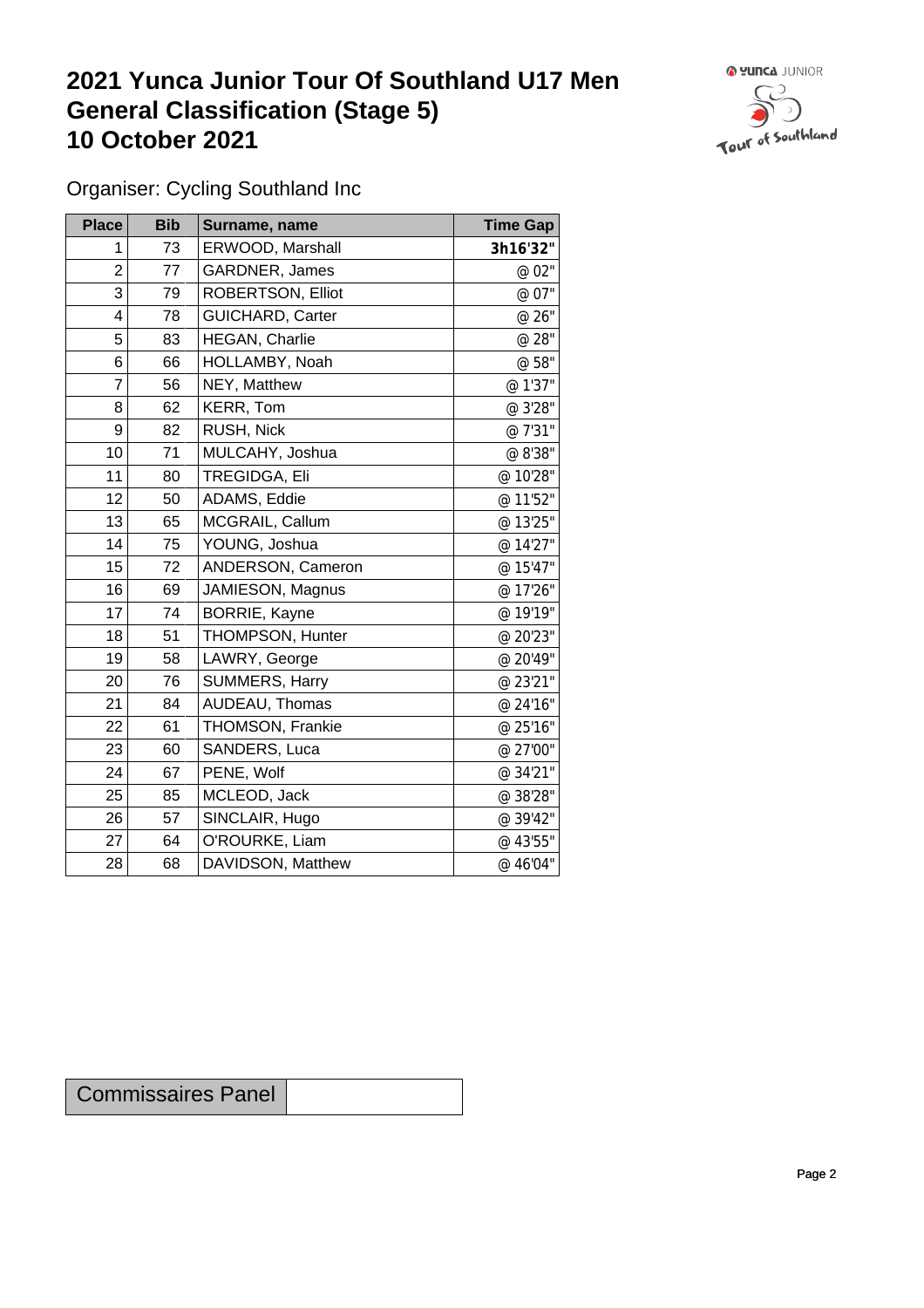## **2021 Yunca Junior Tour Of Southland U17 Men Sprint Classification (Stage 5) 10 October 2021 10 October 2021**



Organiser: Cycling Southland Inc

| <b>Place</b> | <b>Bib</b> | Surname, name            | <b>Points</b> |
|--------------|------------|--------------------------|---------------|
|              | 82         | RUSH, Nick               | 18            |
| 2            | 73         | ERWOOD, Marshall         | 11            |
| 3            | 56         | NEY, Matthew             |               |
| 4            | 77         | GARDNER, James           | 6             |
| 5            | 83         | <b>HEGAN, Charlie</b>    | 4             |
| 6            | 79         | <b>ROBERTSON, Elliot</b> | 4             |
|              | 66         | HOLLAMBY, Noah           | 3             |
| 8            | 71         | MULCAHY, Joshua          | 2             |
| 9            | 80         | TREGIDGA, Eli            |               |

Commissaires Panel